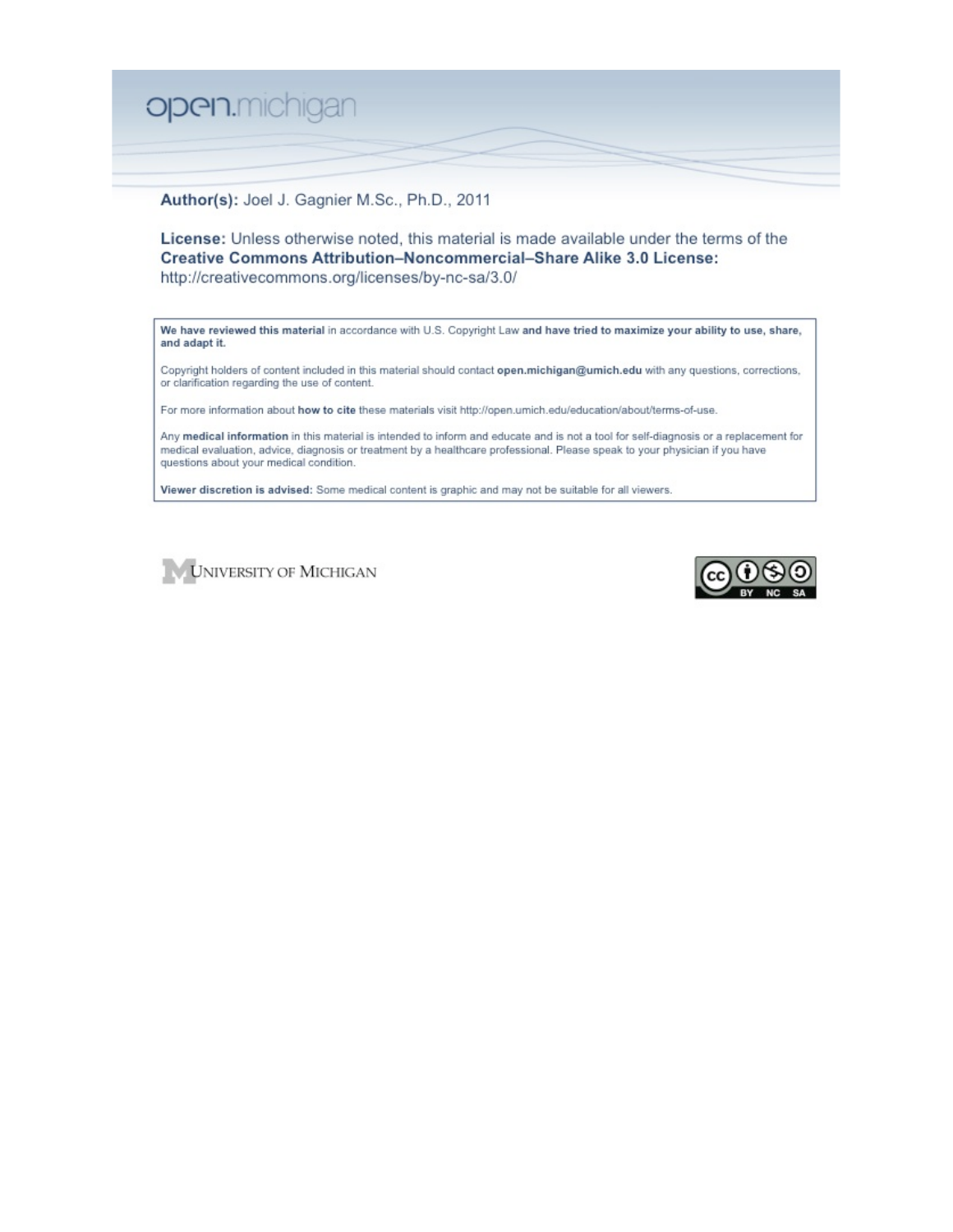# *Introduction to Systematic Reviews and Meta‐Analyses*

# **Epid 757 Summer 2011**

## **SYLLABUS**

## 2011

Graduate Summer Session in Epidemiology University of Michigan School of Public Health July 25‐29, 2011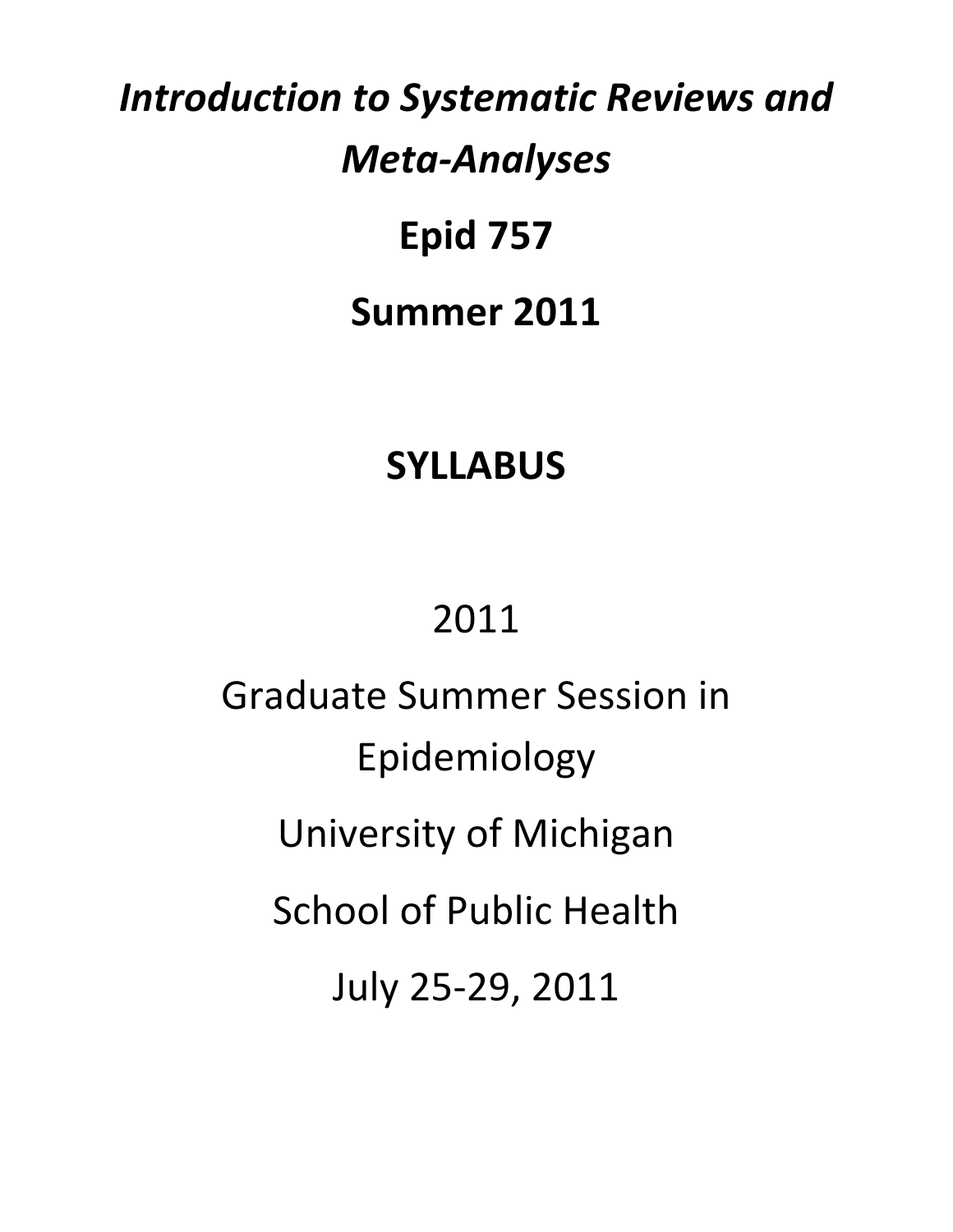### **SYLLABUS**

#### **Number:** Epid 757

| Day                                                         | Topics | $\mid$ Chapters from Text A $\mid$ Chapters from Text B |  |  |
|-------------------------------------------------------------|--------|---------------------------------------------------------|--|--|
| Title: Introduction to Systematic Reviews and Meta-analysis |        |                                                         |  |  |

#### **Credit Hours:** One

**Instructor:**  Dr. Joel J. Gagnier MSc, PhD Departments of Orthopaedic Surgery and Epidemiology University of Michigan, School of Public Health 109 Observatory Street, M5158 SPH‐II Ann Arbor, MI, USA (734)615‐6934

#### **Description**:

Systematic reviews and meta‐analyses are useful for evidence‐based clinical and public health practice. The widespread and growing application of systematic review methods for the synthesis of evidence on important or pressing research and clinical questions underscore the need for health‐care professionals to understand and critique this research design. This course will provide a detailed description of the systematic review process, discuss the strengths and limitations of the method, and provide step-by-step guidance on how to actually perform a systematic review and meta‐analysis. Specific topics to be covered include: formulation of the review question, searching of literature, quality assessment of studies, data extraction, meta‐ analytic methods, assessment of heterogeneity and report writing. The course will also cover statistical issues such as selection of statistical models for meta‐analysis, practical examples of fixed and random effects models, best evidence syntheses (qualitative systematic reviews) as well as examples of methods to evaluate heterogeneity and publication bias. STATA statistical software will be used to perform meta-analysis during the computer lab, along with tutorials on how to effectively use tools such as PubMed for conducting reviews.

**Prerequisites**: Basic courses in epidemiology and biostatistics

#### **Format:**

Five 3.5 hour classes in week 1 involving a mix of instructor presentation, small group discussions, and general class discussions. The last hour of so of each class will be devoted to an individual exercise.

#### **Requirements for course credit:**

Students are required to complete a protocol for a systematic review that is due the Monday following the course (see assignment details below). Course credit requires attendance in at least four of the five classes and students are expected to participate in class discussions